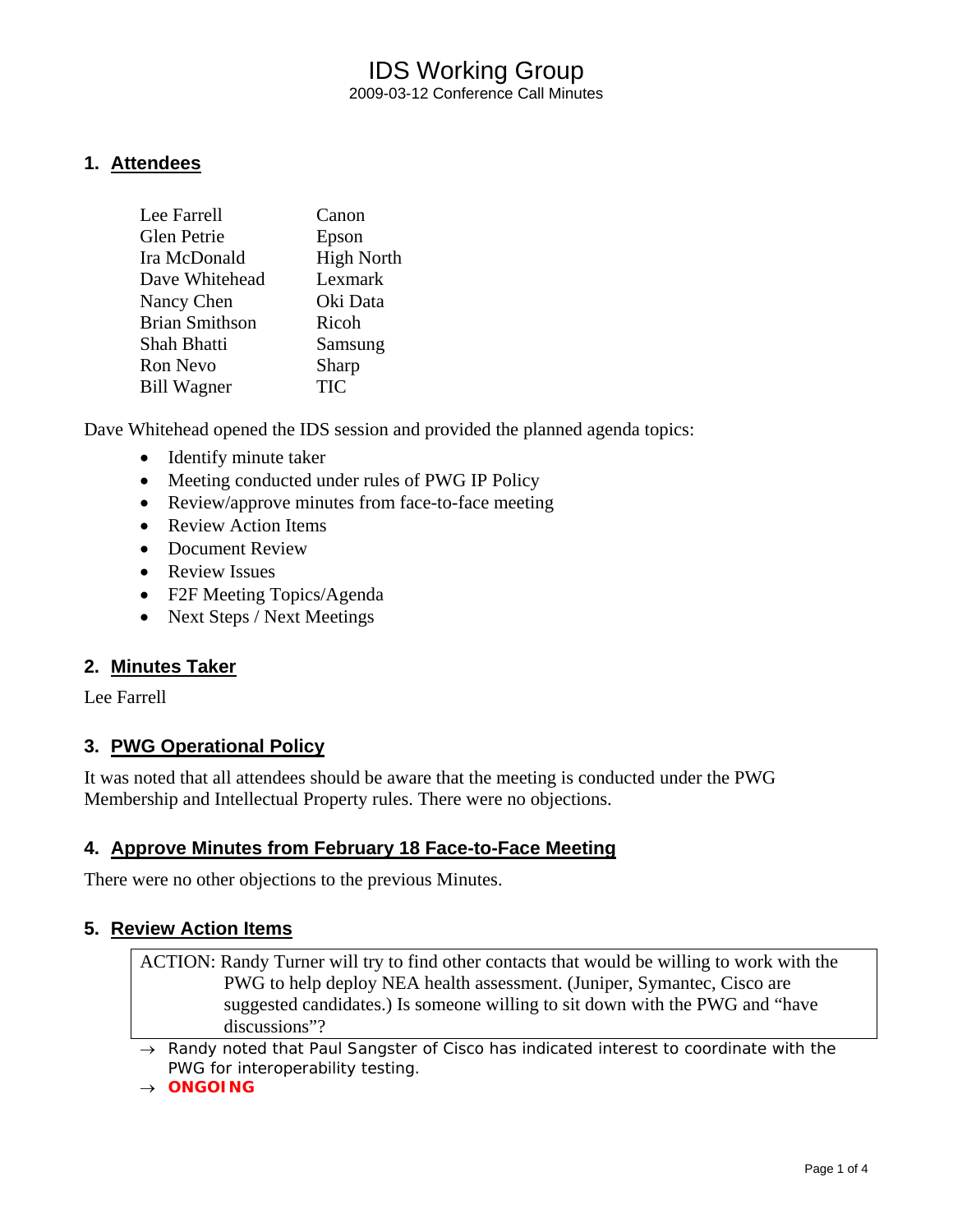# IDS Working Group

2009-03-12 Conference Call Minutes

ACTION: Joe Murdock will add NAP protocol information to document and update the conformance section.

→ *It was noted that Joe hasn't participated in quite a while. However, during the meeting Ron Nevo contacted Joe and reported that he plans to return to the group soon and complete his Action Items.* 

ACTION: Joe Murdock will include sequence diagrams as illustrative examples for the NAP binding document.

→ *OPEN* 

ACTION: Dave Whitehead will coordinate with Randy Turner to generate a proposal to Microsoft on proceeding with obtaining NAP information on what they envision would be the content of a profile—including remediation. Need to identify the appropriate point of contact within Microsoft.

→ *Randy said that Erhan Soyer-Osman has given him a name of someone (Chandra Nukala) that is willing to take architectural questions. However, it is important that we*  first do our homework on reading the available information on NAP and becoming familiar with it. We should avoid questions that have answers available in the current *documentation. Randy will post links to relevant informative documents.* 

→ *OPEN* 

ACTION: Everyone will review the latest Attributes document draft prior to the next teleconference, and prepare comments for discussion.

→ *CLOSED* 

ACTION: Everyone will consider the Quarantine State attribute issue that Nancy Chen has raised and will provide recommendations for resolving.

→ *CLOSED*

ACTION: Dave will attempt to resolve the following issue:

Which of the defined transport(s) are required to be supported in order to guarantee a device can attach to the network? MS defines DHCP, 802.1x, IPSec, and VPN and has extended each to add SOH information. So, in an environment where we are attaching wirelessly via 802.1x and receive our IP address from DHCP, what happens if we only support SOH over DHCP (or 802.1x)? Will we attach or fail?

- → *The group consensus is that it does not belong in the Attributes document, but should be addressed in the Binding document.*
- → *OPEN*

ACTION: Dave Whitehead and Brian Smithson will review the latest SOH document and determine if the updates have any impact on the IDS activity.

- → *This was reviewed by Dave and Ira. No apparent impact.*
- → *CLOSED*

<sup>→</sup> *OPEN*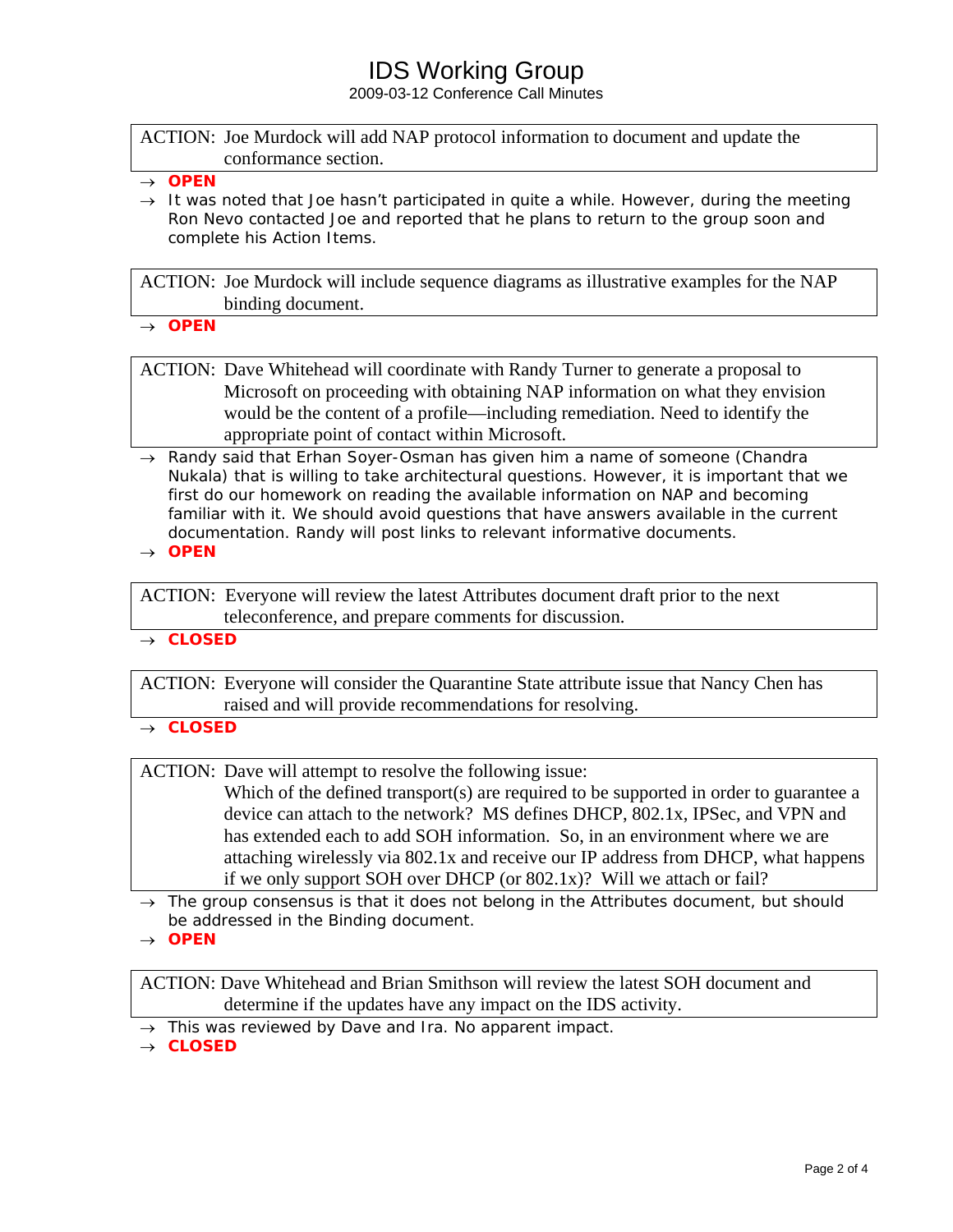## IDS Working Group

2009-03-12 Conference Call Minutes

| ACTION: Randy will send a link to the updated Attributes document to the NEA WG, and |  |
|--------------------------------------------------------------------------------------|--|
| solicit their comments.                                                              |  |

→ *OPEN* 

ACTION: Ron Nevo or Dave Whitehead will initiate a WG Last Call on the Attributes specification whenever it is appropriate.

→ *CLOSED* 

ACTION: Randy Turner will make a "first cut" attempt at providing content for the NEA Binding specification. He will coordinate with Jerry and Dave to get it into a properly formatted document.

→ *CLOSED* 

ACTION: Someone (Dave? Brian?) will compile a set of questions that are intended for Microsoft—and maintain the answers on an ongoing basis for future reference. This list should include the topic of the four SOH attributes:

- MS-Quarantine-State
- MS-Machine-Inventory
- MS-Packet-Info
- MS-CorrelationId

→ *ONGOING* 

ACTION: Ron and Dave will maintain an Action Item spreadsheet that assigns unique IDs to each Action Item and retains the resolution history.

→ *NEW* 

### **6. Attributes Document**

The Working Group Last Call for the Attributes document will close on March 30. Dave will announce the extension.

### **7. NAP Binding Document**

Brian had no progress to report.

He plans to have an update for review prior to the next teleconference.

It was suggested that an appendix of "open issues" should be added to the document to more easily track the items that remain unresolved.

### **8. NEA Binding Document**

Randy has submitted an initial draft to Dave, but an editable version is still needed.